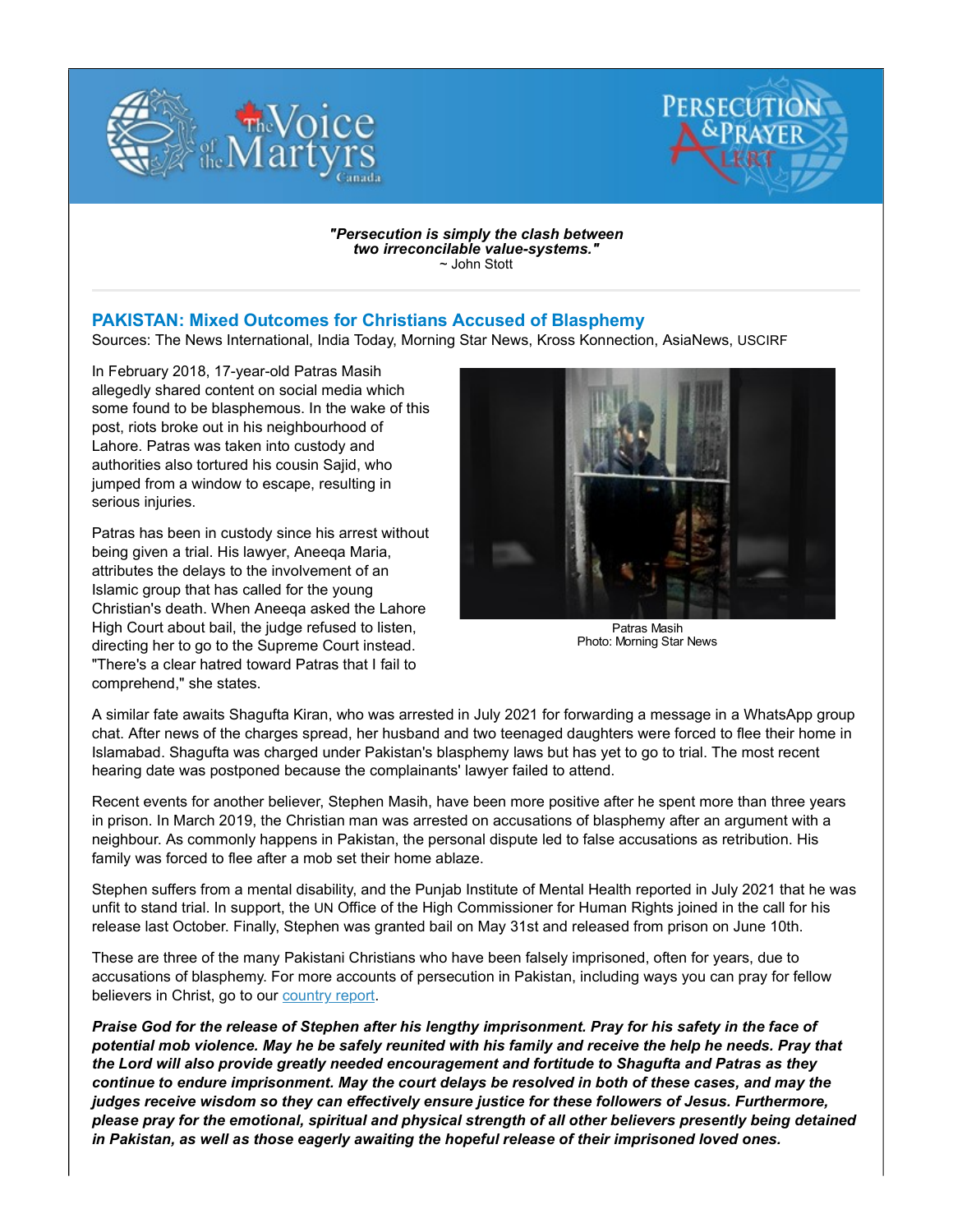## VIETNAM: New Restrictions Proposed

Sources: World Evangelical Alliance, Morning Star News

According to Christian leaders in Vietnam, new religion-related decrees are set to be introduced in the country which would further restrict religious freedoms. The proposed ordinances are apparently intended to resolve shortcomings in previous guidelines. However, as one Vietnamese analyst explained, "If you start with something which is very bad at its core, any additions to it can only be bad too.... Tinkering with the margins will not change the rotten core."

One example of the concerning proposals would be a requirement to report church activities for approval a year in advance. Any change in church staffing or office address would need to be reported immediately. Another requirement would be that any clergy training must include a study of the



Vietnamese believers Photo: VOMC

country's revolutionary history. Failure to do so could result in the closure of the training institution.

While the regulations are only at the draft stage, further restrictions by the repressive Communist government would merely compound the persecution being experienced by Christians in the country. To read further about the difficulties encountered by Vietnamese believers, go to our country report.

Pray that as Vietnam's governing leaders discuss the proposed legislative changes, they will take into consideration the need to uphold the rights of all Vietnamese citizens – including those of the Christian faith. May believers who are presently facing oppressive actions from the country's officials experience God's grace, wisdom and guidance as they navigate how to effectively respond. In spite of this persecution, ask the Lord to bless the ongoing ministry of the Gospel so it will thrive and grow among the people of this Southeast Asian land, also reaching those who are desperately in need of His eternal salvation.

## ERITREA: Twenty Years of Oppression

Sources: Open Doors, Release International, Church in Chains

In May 2002, the Eritrean government closed all unregistered churches and established legislation outlawing any religious community except for Sunni Islam, Eritrean Orthodoxy, Roman Catholicism and Lutheranism. Government oppression and control was strongly instituted, even within these approved religious groups.

Today, more than 20 years after these laws were put into place, the persecution continues in this country which has been referred to as the "North Korea of Africa." Dr. Berhane Asmelash states that "Eritrea is like a giant prison...the country is filled with jails." The treatments experienced by those detained in Eritrean prisons have been notoriously cruel, and they include the frequent use of metal



Photo: VOMC

shipping containers to hold these prisoners who are forced to sleep on bare floors in the extreme heat and cold of the desert. To view a recent video interview with Dr. Asmelash, go to VOMCanada.com/video/Asmelash.

There are currently an estimated 220 Christian prisoners in Eritrea at last report. Most are believed to be Pentecostal or Evangelical, and many of them have been detained indefinitely – held for years without charges. The United Nations estimates that half a million people have fled the country thus far. Yet, despite the tyranny facing